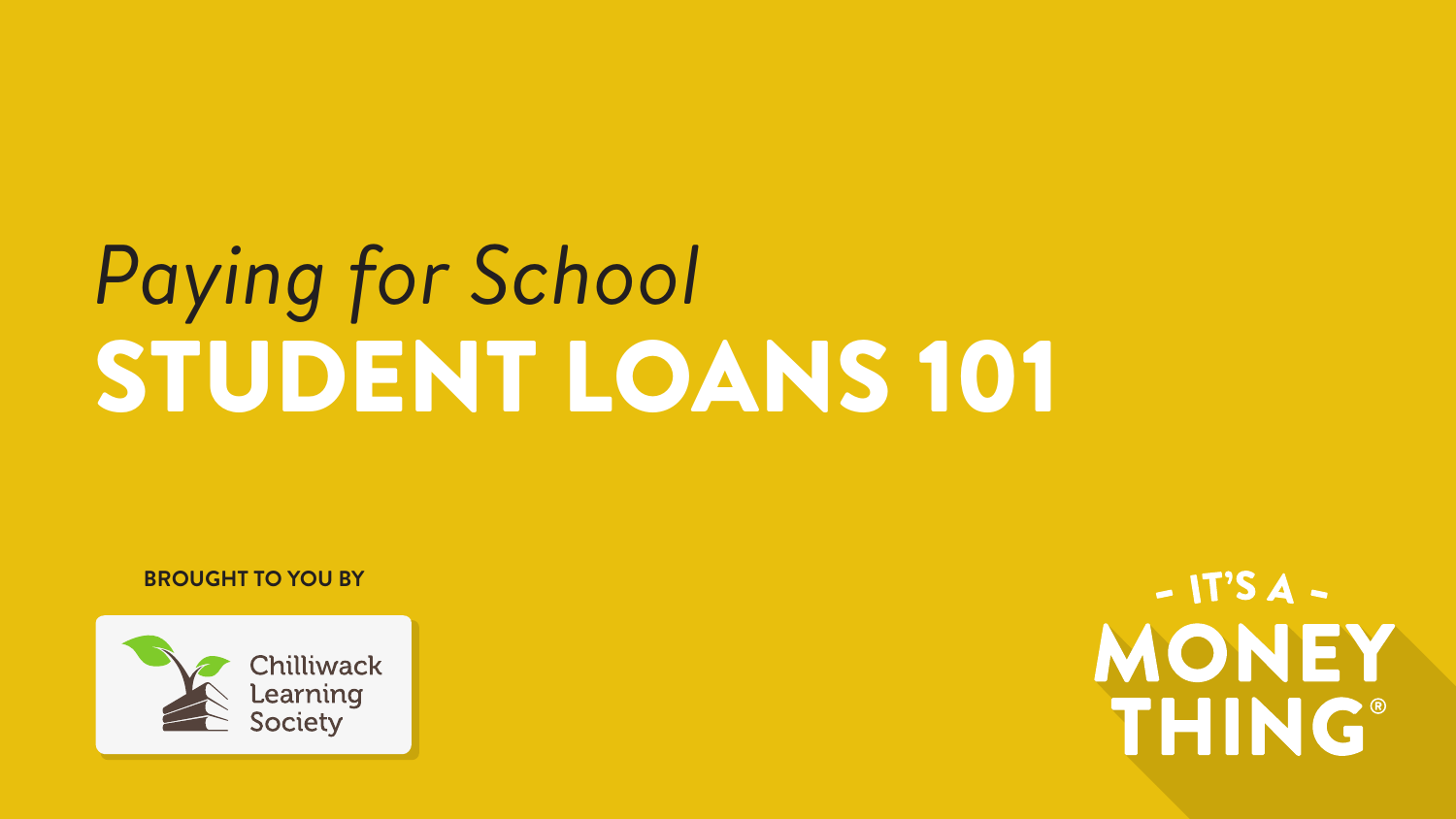

Many students jump into student loan debt without a real understanding of what lies ahead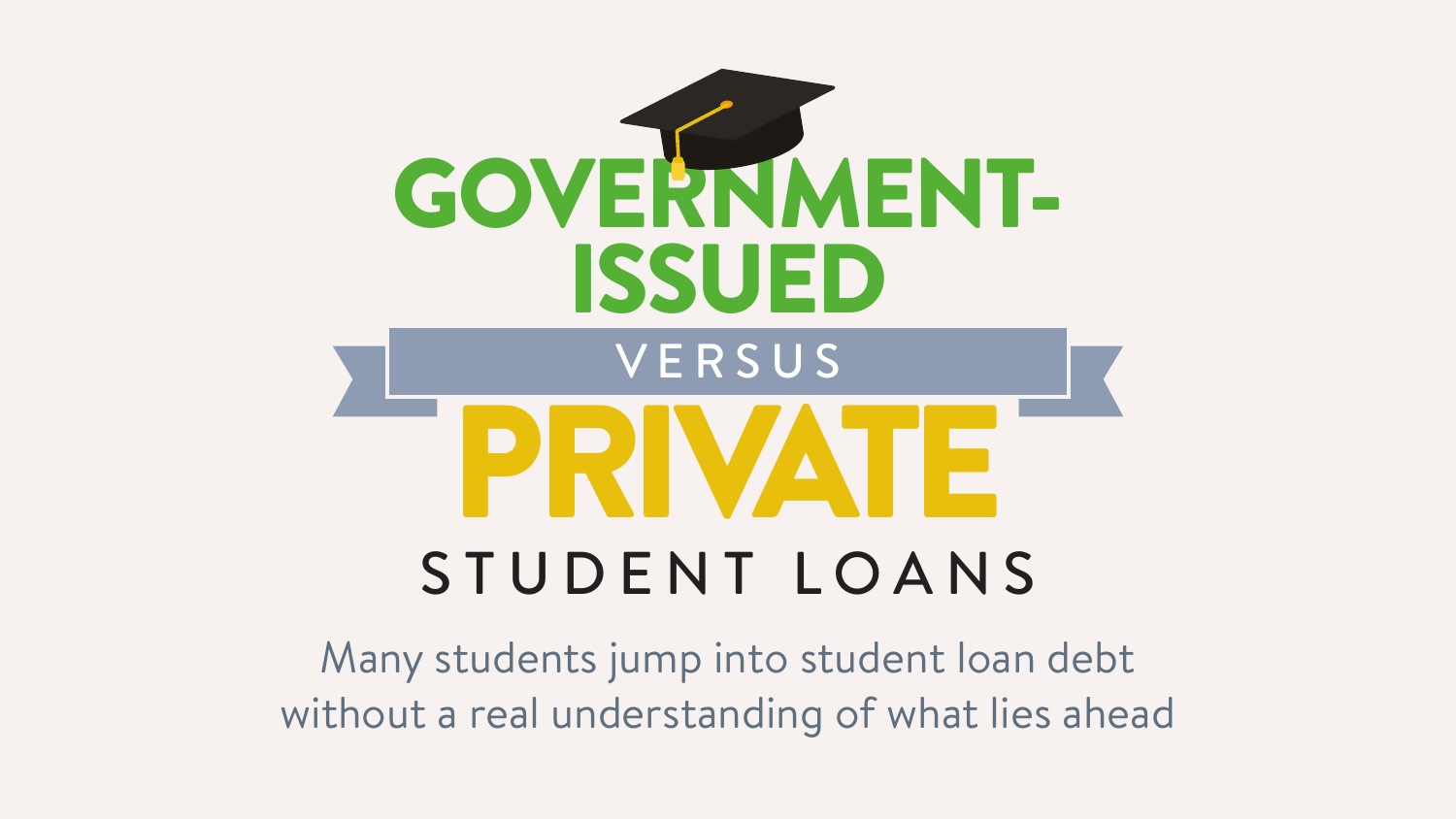# GOVERNMENT-ISSUED STUDENT LOANS

*Depending on where you live, government-issued student loans are offered through federal programs, provincial programs or a combination of both*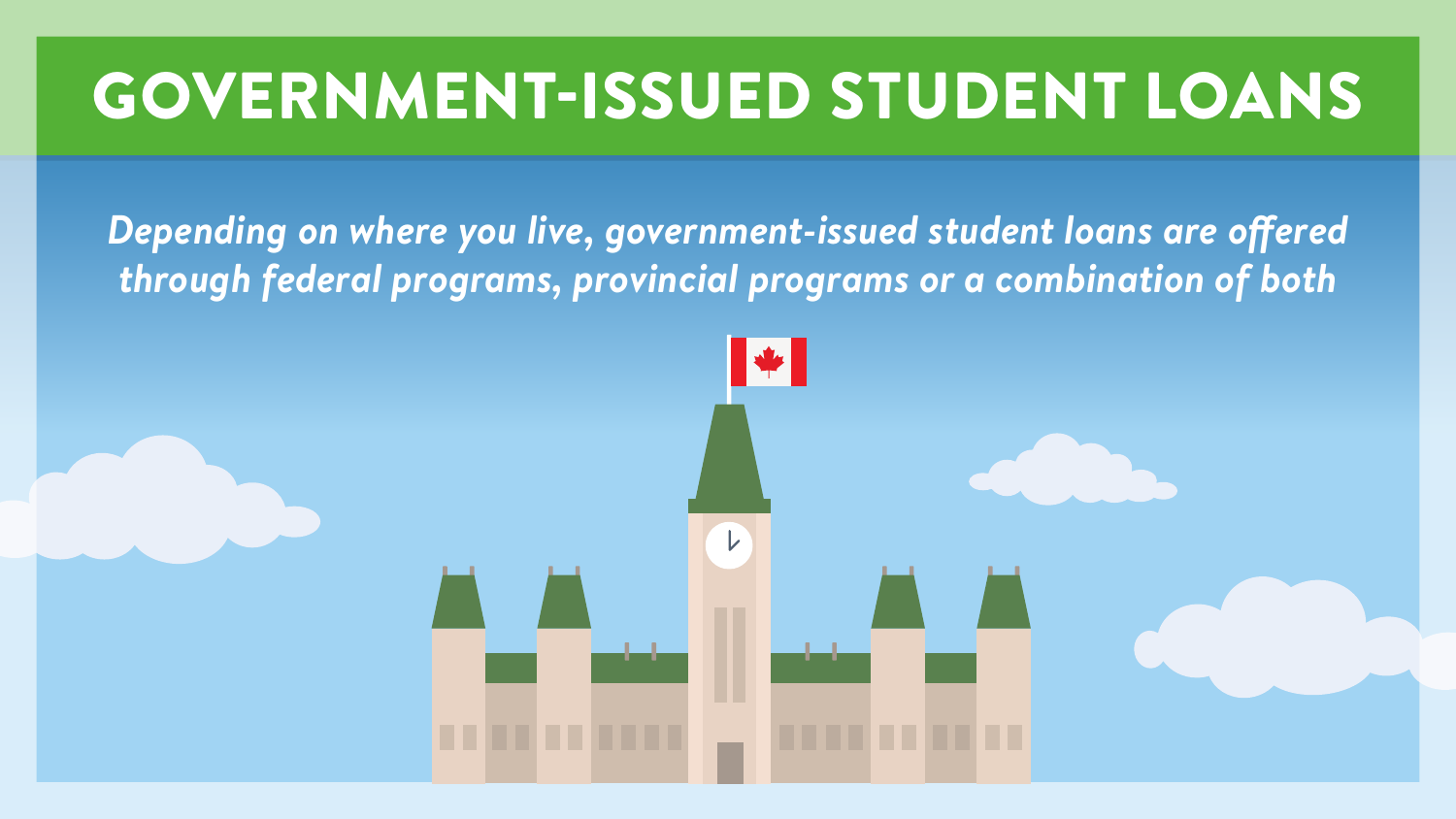# PRIVATE STUDENT LOANS

### *These loans can come from banks, credit unions, schools or other private institutions*

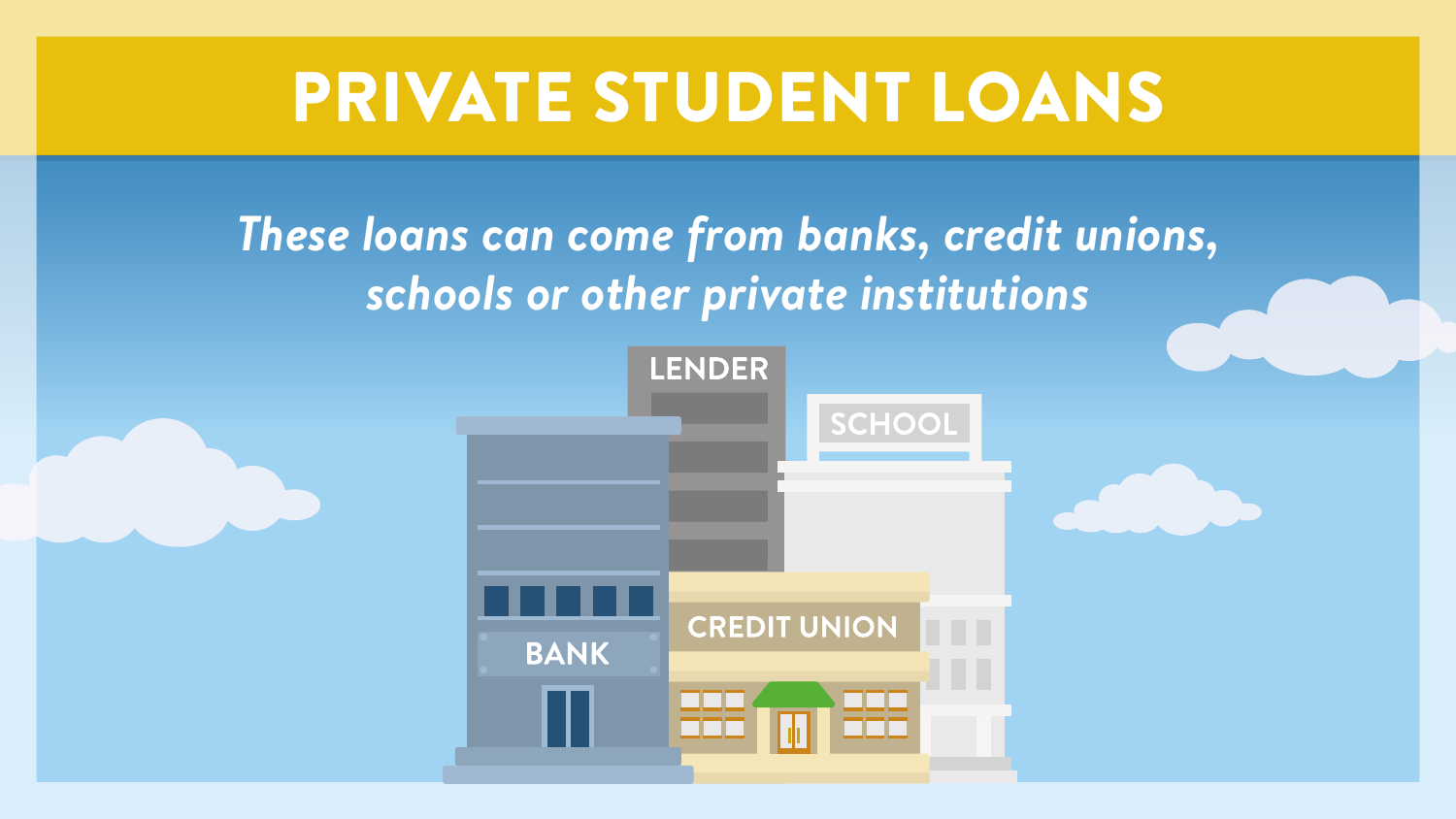# **A L O O K A T T H E**  DIFFERENCES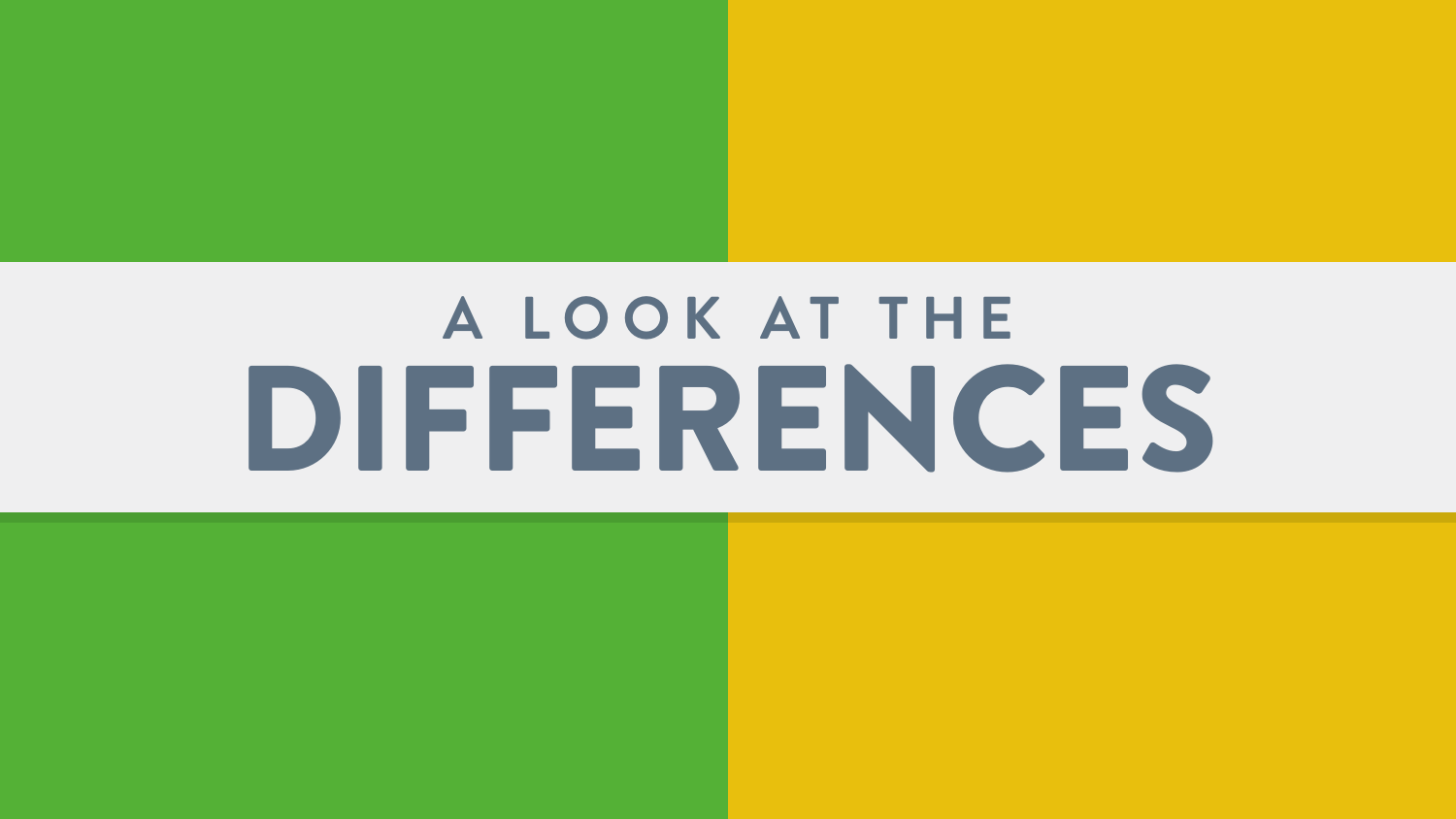# GOVERNMENT-**ISSUED (VS.) PRIVATE**



### **How is interest charged?**

Government-issued loans have a fixed rate that's set by the government and is often lower than private loan rates. Fixed rates also tend to be easier to budget for because they stay the same over time.

The interest rate for private student loans varies from lender to lender. They're often variable-rate loans, which makes them unpredictable and potentially more expensive over time.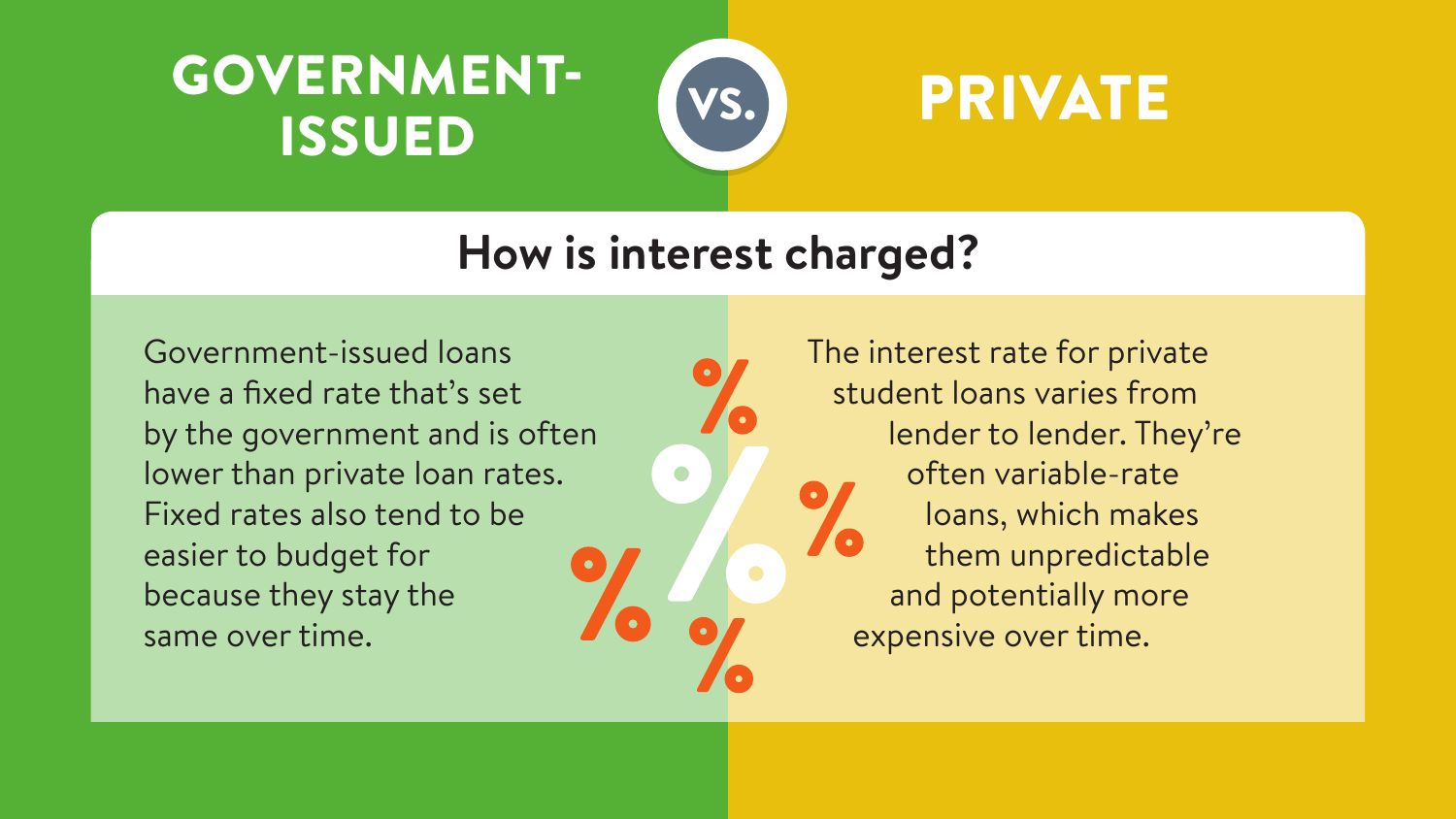# GOVERNMENT- (vs.) PRIVATE ISSUED



#### **Are the loans subsidized?**

Certain loans that you can apply for are government-subsidized. This means that the government pays the interest on your loan while you're in school.

Private student loans and lines of credit are not subsidized, so interest starts accumulating from day one and you're responsible for paying it—even while you're a student.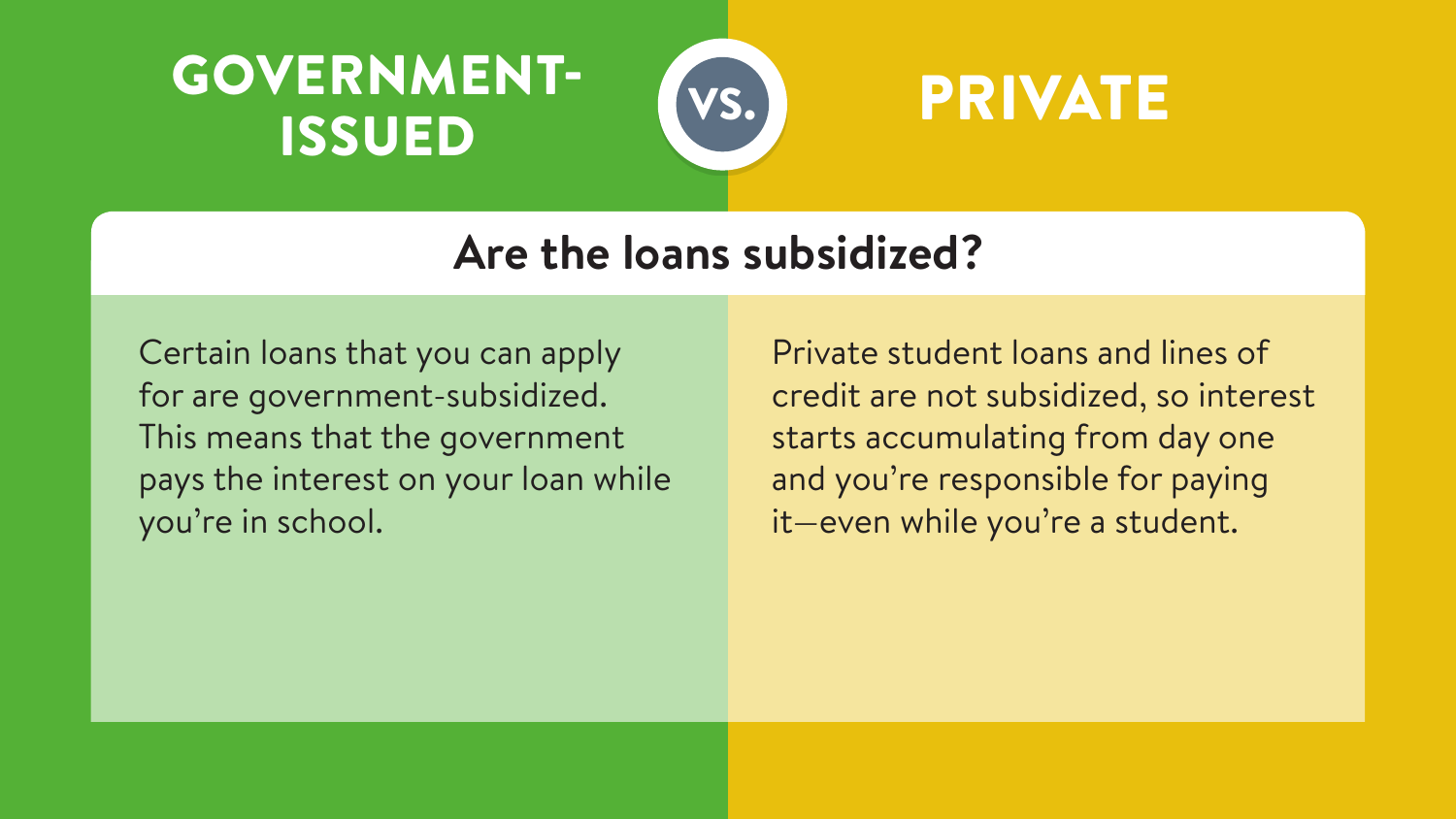# GOVERNMENT- VS. PRIVATE ISSUED



### **What are the eligibility requirements?**

There is a range of federal and provincial student loans available, and they all have their own eligibility requirements. Some of the criteria are very basic, like being a full-time student and maintaining good grades. Other loans are only available based on financial need, which your application helps determine.



Although private lenders don't tend to factor in financial need, they may have other requirements similar to those associated with regular personal loans. You may need to have a good credit score, for instance, or have a parent co-signer.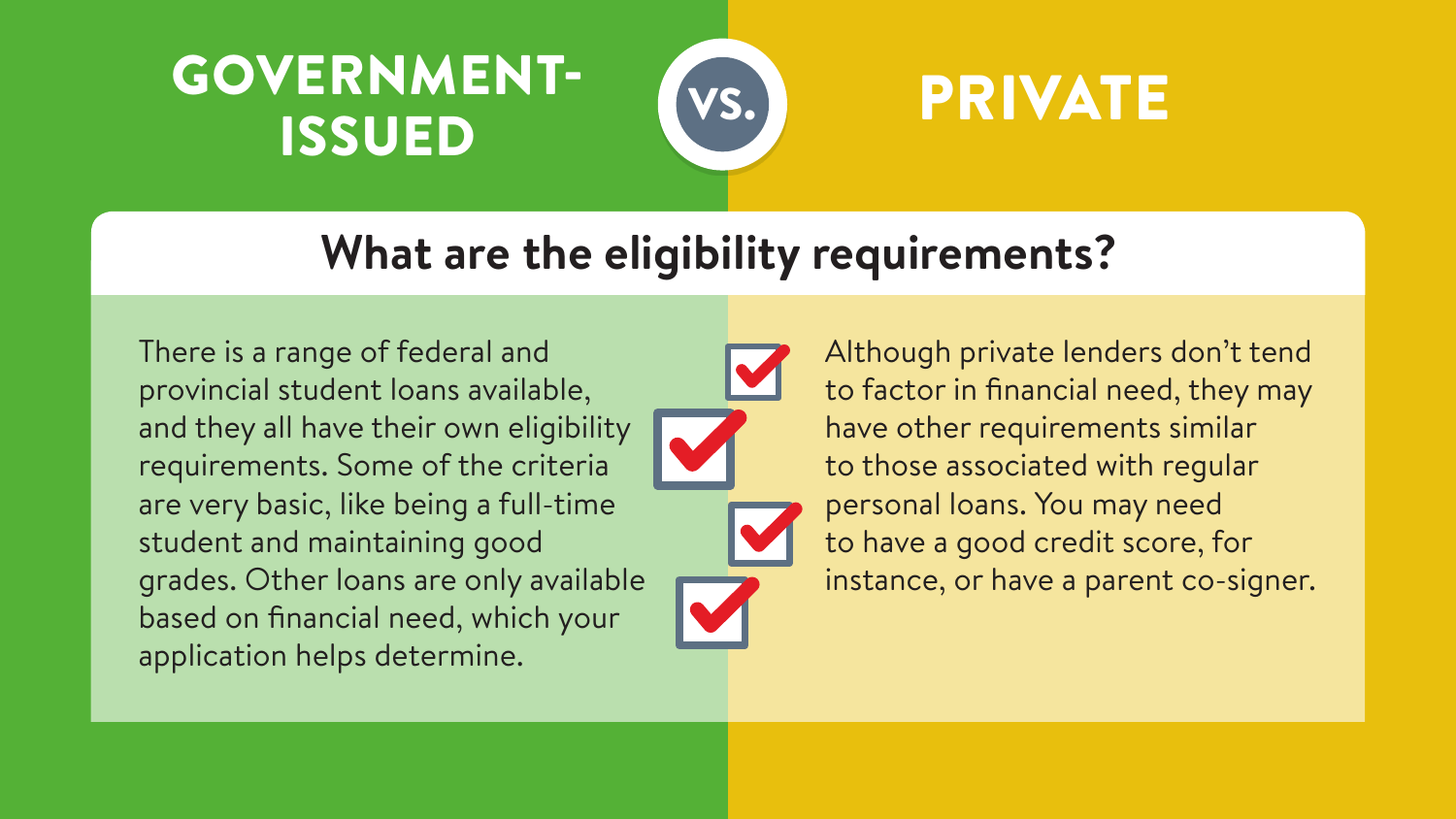# GOVERNMENT-ISSUED



# PRIVATE

### **What are the repayment options?**

Government-issued student loans generally provide more flexible repayment options and more resources for repayment assistance than private student loans. Certain provinces participate in the Integrated Student Loans Program, which means that, should you have a mix of both federal and provincial loans, they are automatically consolidated after graduation.

Private lenders tend to be more rigid when it comes to repayment, and private student loans can be **NOVEMBER** trickier to consolidate.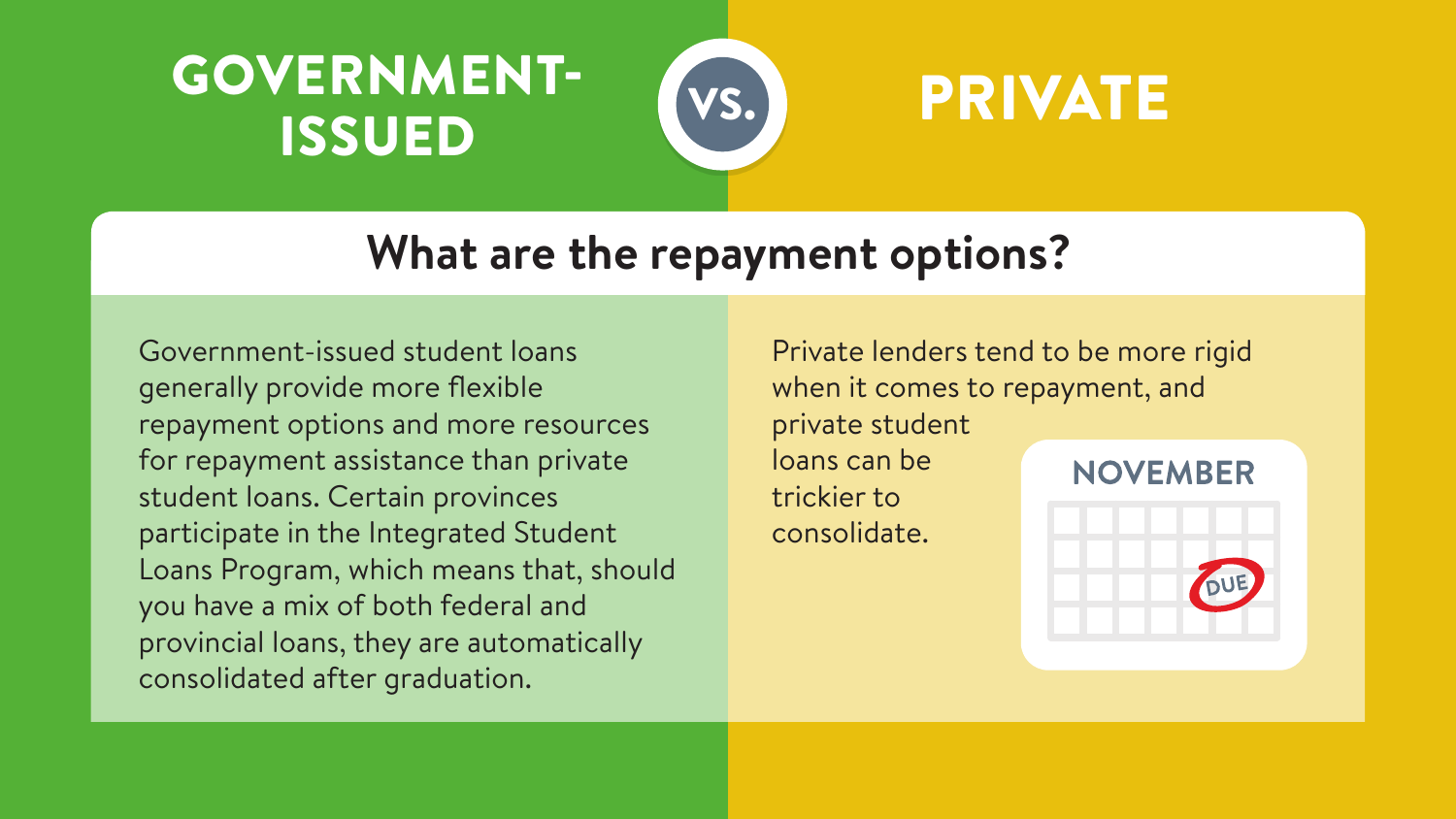





#### **Other factors**

In addition, be sure to compare other factors including loan fees, tax deductions, spending restrictions, prepayment penalties and borrowing limits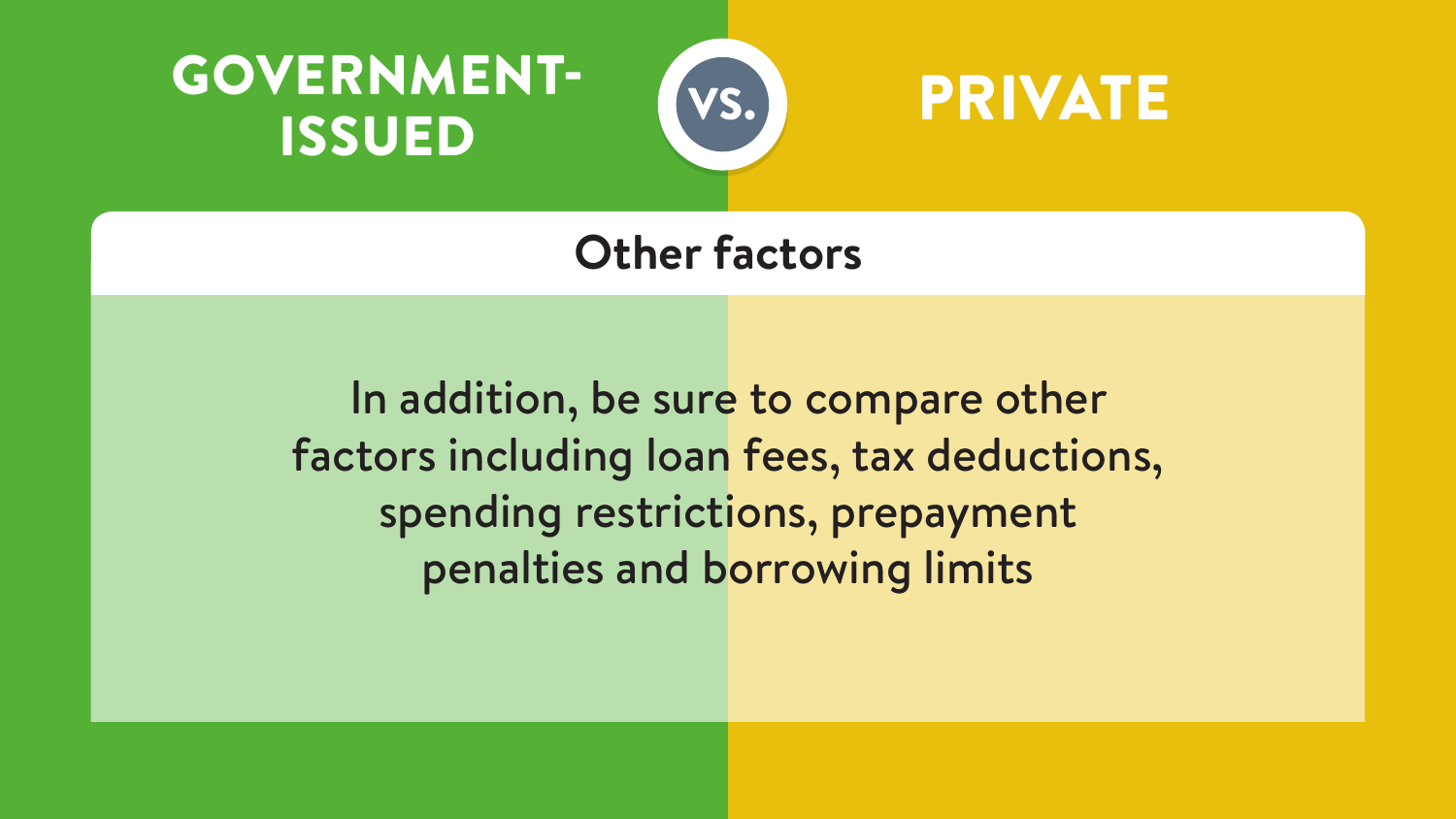No matter how you choose to finance your education, fully understand what you are signing and borrow only what you absolutely need